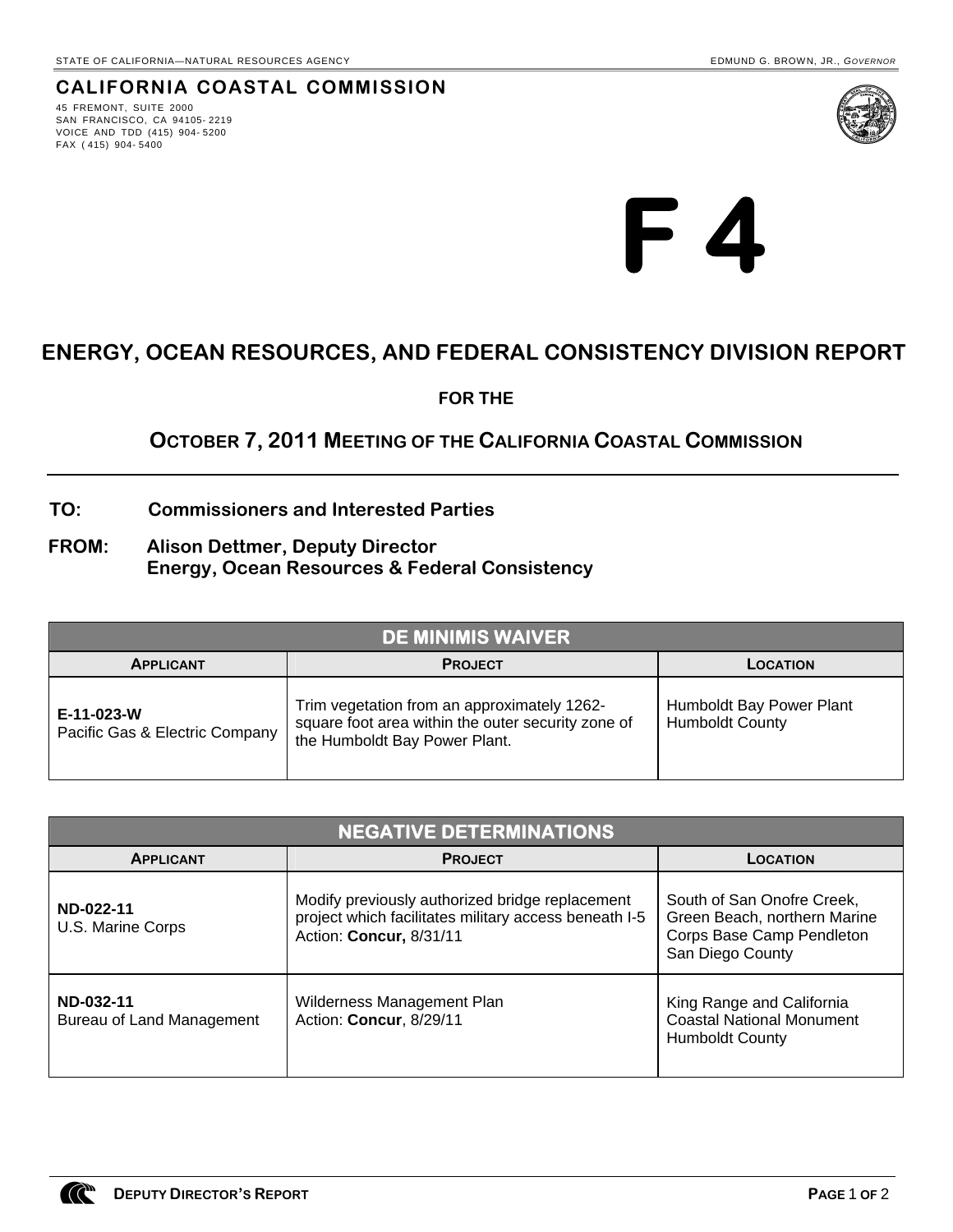| ND-036-11<br>U.S. Air Force                       | Slope Stabilization, Phases III and IV<br>Action: Concur, 9/12/11                                                                                                                            | <b>Fort MacArthur</b><br>San Pedro, Los Angeles County                         |
|---------------------------------------------------|----------------------------------------------------------------------------------------------------------------------------------------------------------------------------------------------|--------------------------------------------------------------------------------|
| ND-039-11<br><b>National Park Service</b>         | European Beachgrass Treatment Pilot Project<br>Action: Concur, 8/31/11                                                                                                                       | Abbot's Lagoon,<br>Pt. Reyes National Seashore<br><b>Marin County</b>          |
| NE-042-11<br><b>Crescent City Harbor District</b> | Disposal of sediments dredged for emergency<br>harbor cleanup (which received a CCC emergency<br>permit) at the "HOODS" offshore dredge disposal<br>site.<br>Action: <b>Concur</b> , 8/26/11 | <b>Crescent City Harbor</b><br>Del Norte County and<br>"HOOD", Humboldt County |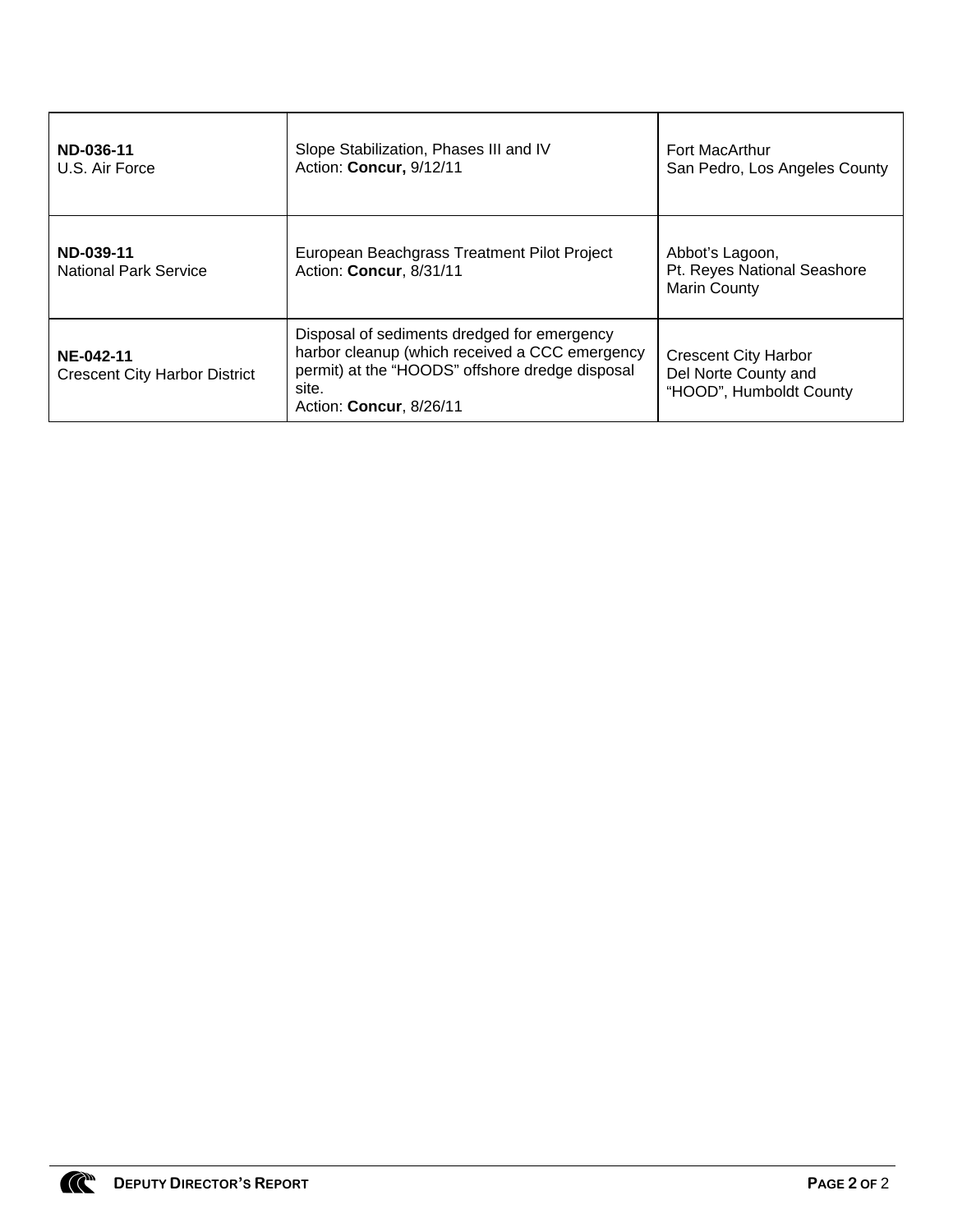### **CALIFORNIA COASTAL COMMISSION** 45 FREMONT, SUITE 2000

SAN FRANCISCO, CA 94105- 2219 VOICE (415) 904- 5200 FAX ( 415) 904- 5400 TDD (415) 597-5885



### **NOTICE OF COASTAL DEVELOPMENT PERMIT WAIVER – DE MINIMIS**

### **DATE: September 29, 2011 PERMIT NO: E-11-023-W**

**TO:** Coastal Commission and Interested Parties

**SUBJECT:** Waiver of Coastal Development Permit Requirements

Based on the plans and information submitted by the applicant for the development described below, the Executive Director of the Coastal Commission hereby waives the requirements for a coastal development permit (CDP), pursuant to Section 30624.7 of the California Coastal Act.

**Applicant:** Pacific Gas & Electric Company

**Project Location:** At the Humboldt Bay Power Plant, near King Salmon, Humboldt County.

**Background:** The site of PG&E's Humboldt Bay Power Plant includes an Independent Spent Fuel Storage Facility (ISFSI) that contains spent nuclear fuel from the Plant's now shut-down nuclear generating unit. The ISFSI is located to the southwest of the plant near the top of the Buhne Point bluff, and about two hundred feet from the Humboldt Bay shoreline. It is enclosed within two sets of perimeter fencing that provide inner and outer security zones. Pursuant to Nuclear Regulatory Commission fire safety regulations, PG&E must maintain vegetation within the outer zone to a height of no more than about two feet above grade.

**Project Description:** The proposed work consists of trimming vegetation from an approximately 1262-square foot area within the outer security zone. The vegetation consists primarily of wax myrtle (*Myrica cerifera*), blackberry (*Rubus spp.*), Spanish heather (*Erica lusitanica*), and includes six to ten alders (*Alnus rubra*) of up 25 feet in height. Vegetation will be trimmed manually and with chainsaws. All cut vegetation will be chipped and then broadcast over the ground. Work is expected to take about one day.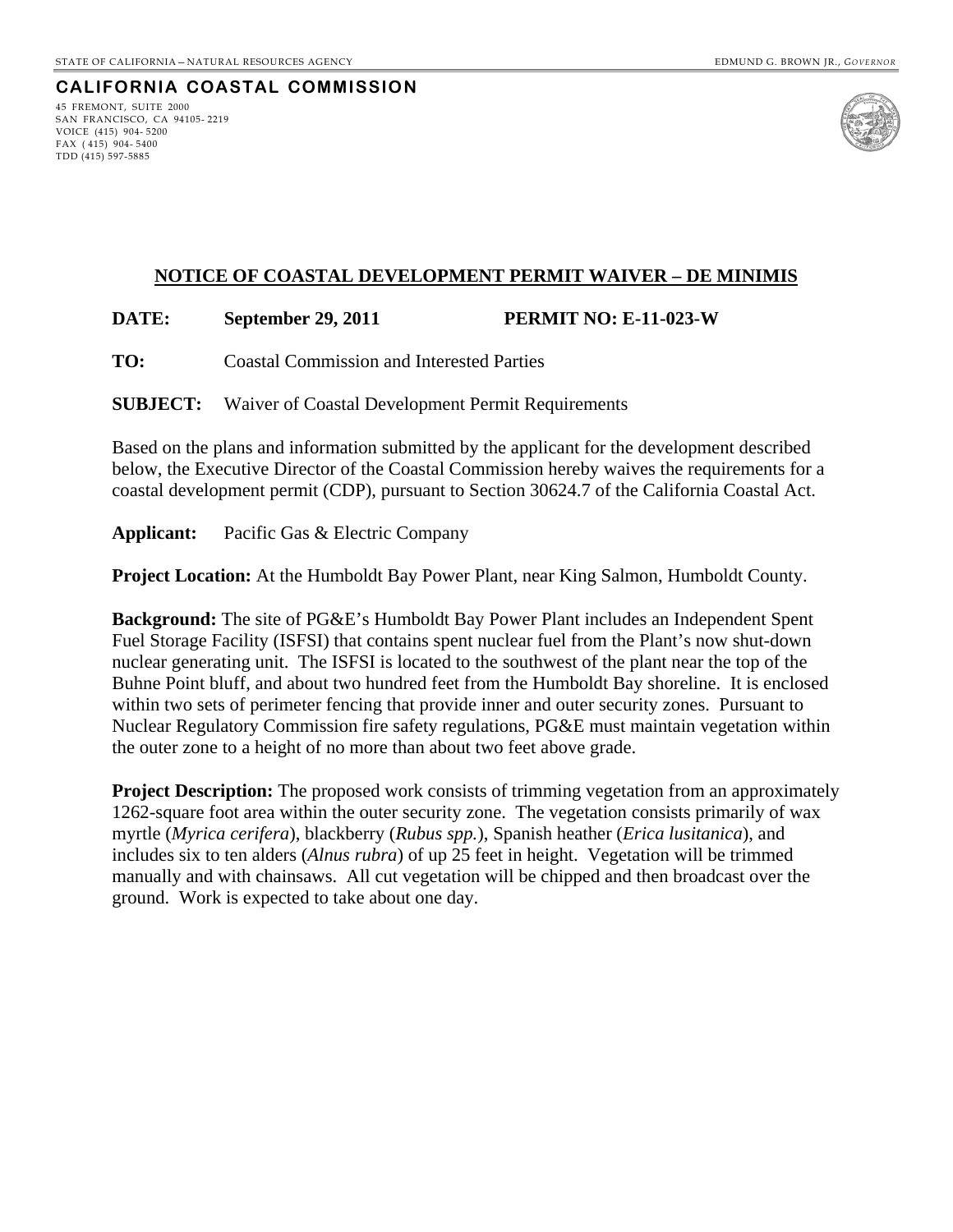Waiver Rationale: For the following reasons, the proposed project will not have a significant adverse effect, either individually or cumulatively, on coastal resources, and it will not conflict with the policies of Chapter Three of the Coastal Act:

- Marine Resources / Water Quality / Wetlands: Work will occur near the Humboldt Bay shoreline, but at a location within the power plant site's existing developed industrial footprint, thereby resulting in little, if any, risk to nearby coastal waters.
- Geologic Hazards: The vegetation will be trimmed, but not entirely removed, so as to  $\bullet$ maintain soil coverage and the root mass. This will allow the existing soil stability to remain and will limit potential erosion or slope movement.
- Public Access: The work will occur adjacent to an existing public access trail along the Humboldt Bay shoreline, but any impacts to public access will be minor and temporary due to the short-term work period (approximately one day). It will therefore result in few, if any, adverse effects on public access to the shoreline.

Important: This waiver is not valid unless the project site has been posted and until the waiver has been reported to the Coastal Commission. This waiver will be reported to the Commission at the meeting of October 5-7, 2011, in Huntington Beach. If four or more Commissioners object to this waiver, a coastal development permit will be required.

Sincerely,

**CHARLES LESTER Executive Director** 

ALISON J. DETT Deputy Director Energy, Ocean Resources, and Federal Consistency Division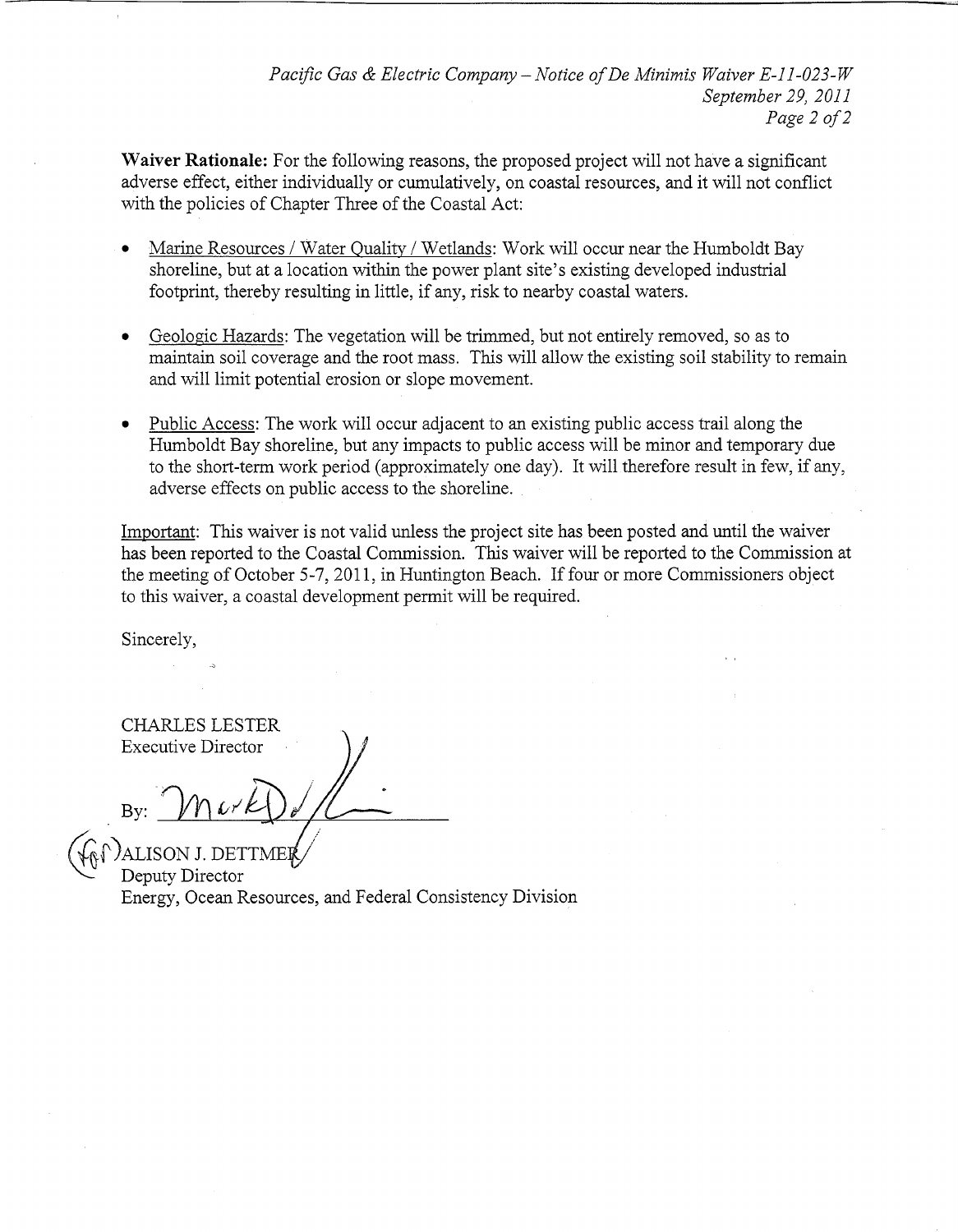**VOICE AND TDD (415) 904-5200** 

**CALIFORNIA COASTAL COMMISSION 45 FREMONT STREET, SUITE 2000 SAN FRANCISCO, CA 94105-2219** 



**DATE: September 15, 2011** 

ACTION DATE: 9/12/11

- **TO: Coastal Commissioners and Interested Parties**
- **FROM: Charles Lester, Executive Director Alison Dettmer, Deputy Director, Energy, Ocean Resources and Federal Consistency Division Mark Delaplaine, Manager, Energy, Ocean Resources and Federal Consistency Division**
- **RE: Negative Determinations Issued by the Executive Director [Executive Director decision letters are attached]**

| <b>PROJECT#:</b>    | ND-022-11                                                |  |
|---------------------|----------------------------------------------------------|--|
| <b>APPLICANT:</b>   | U.S. Marine Corps                                        |  |
| <b>LOCATION:</b>    | South of San Onofre Creek, Green Beach, northern Marine  |  |
|                     | Corps Base Camp Pendleton, San Diego Co.                 |  |
| PROJECT:            | Modify previously-authorized bridge replacement project, |  |
|                     | which facilitates military access beneath I-5            |  |
| <b>ACTION:</b>      | Concur                                                   |  |
| <b>ACTION DATE:</b> | 8/31/11                                                  |  |
|                     |                                                          |  |
| PROJECT #:          | ND-032-11                                                |  |
| <b>APPLICANT:</b>   | <b>Bureau of Land Management</b>                         |  |
| <b>LOCATION:</b>    | King Range, and California Coastal National Monument,    |  |
|                     | Humboldt Co.                                             |  |
| PROJECT:            | Wilderness Management Plan                               |  |
| <b>ACTION:</b>      | Concur                                                   |  |
| <b>ACTION DATE:</b> | 8/29/11                                                  |  |
|                     |                                                          |  |
| <b>PROJECT#:</b>    | ND-036-11                                                |  |
| <b>APPLICANT:</b>   | U.S. Air Force                                           |  |
| <b>LOCATION:</b>    | Fort MacArthur, San Pedro, Los Angeles Co.               |  |
| PROJECT:            | Slope Stabilization, Phases III and IV                   |  |
| <b>ACTION:</b>      | Concur                                                   |  |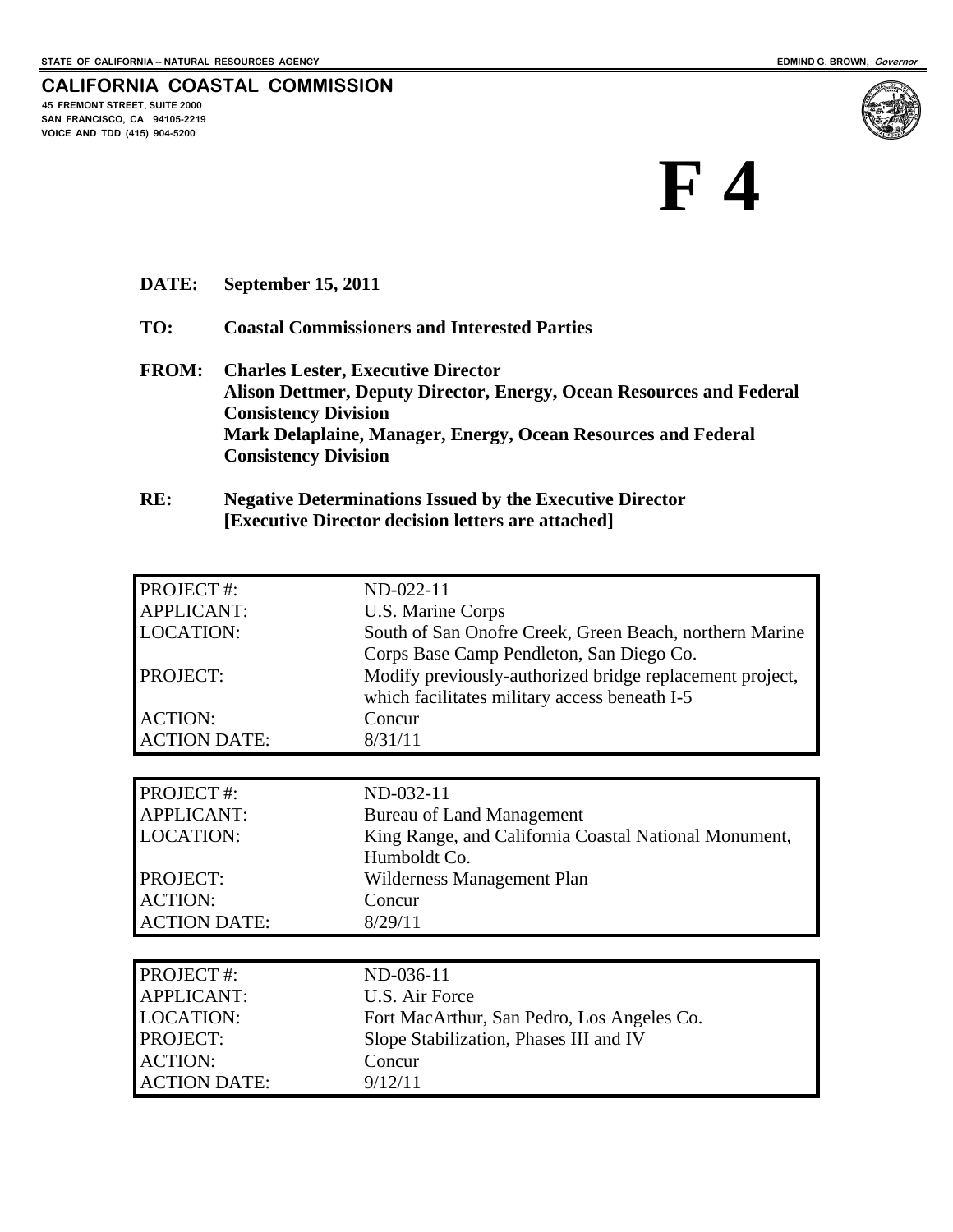| <b>PROJECT#:</b>    | ND-039-11                                               |
|---------------------|---------------------------------------------------------|
| PPLICANT:           | <b>National Park Service</b>                            |
| <b>LOCATION:</b>    | Abbott's Lagoon, Pt. Reyes National Seashore, Marin Co. |
| <b>PROJECT:</b>     | European beachgrass treatment pilot project             |
| <b>ACTION:</b>      | Concur                                                  |
| <b>ACTION DATE:</b> | 8/31/11                                                 |
|                     |                                                         |
| <b>PROJECT#:</b>    | NE-042-11                                               |
| <b>APPLICANT:</b>   | <b>Crescent City Harbor District</b>                    |
| <b>LOCATION:</b>    | Crescent City Harbor, Del Norte Co., and "HOODS,"       |
|                     | Humboldt Co.                                            |
| <b>PROJECT:</b>     | Disposal of sediments dredged for emergency harbor      |
|                     | cleanup (which received a CCC emergency permit) at the  |
|                     | "HOODS" offshore dredge disposal site                   |
| <b>ACTION:</b>      | Concur                                                  |
| <b>ACTION DATE:</b> | 8/26/11                                                 |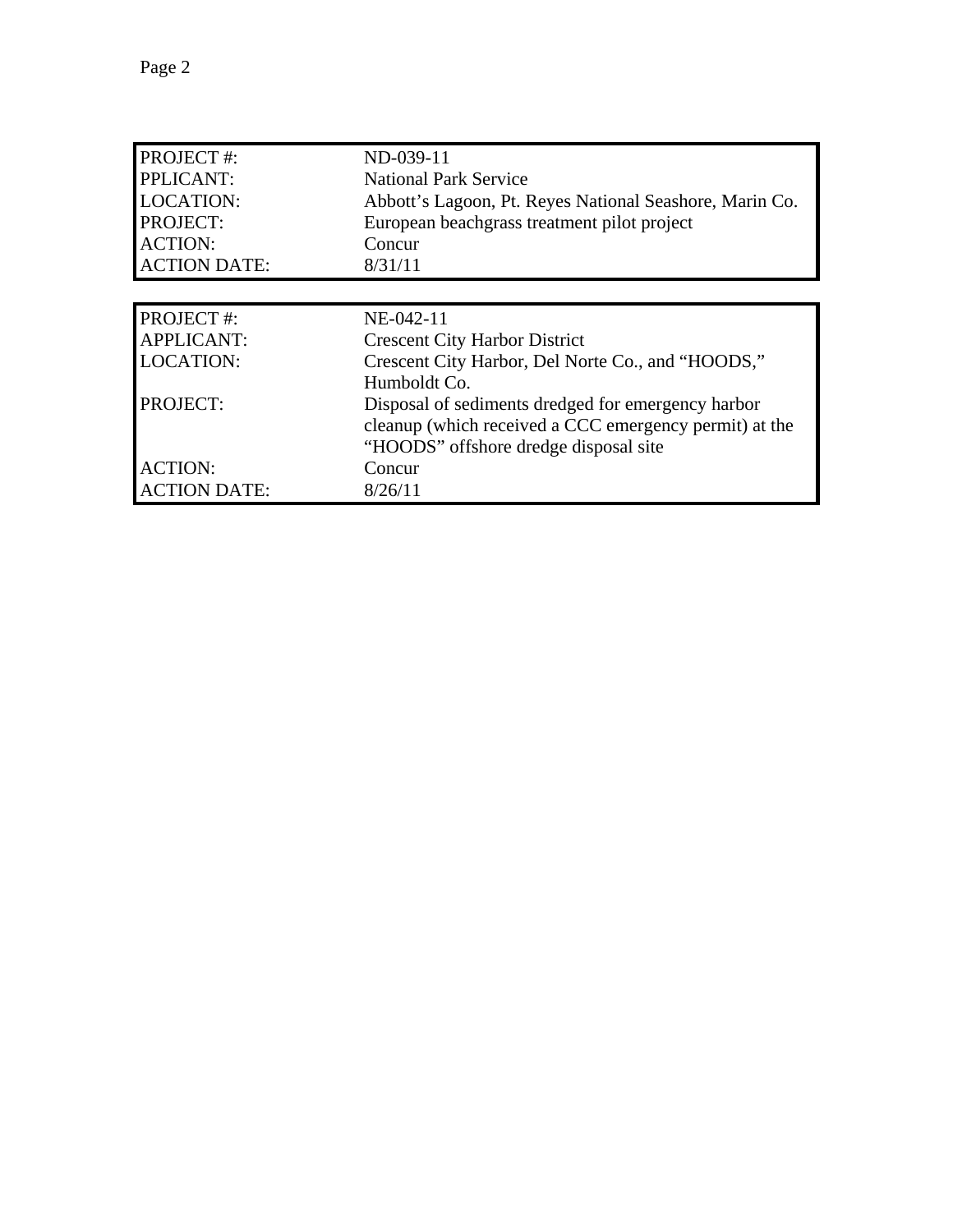45 FREMONT, SUITE 2000 SAN FRANCISCO, CA 94105-2219 VOICE (415) 904-5200 FAX (415) 904-5400 TDD (415) 597-5885



August 31, 2011

Jeffery S. Paull Assistant Chief of Staff **Environmental Security** Marine Corps Base Camp Pendleton **ATTN: Mark Anderson** Box 555008 Camp Pendleton, CA 92055-5008

Re: ND-022-11 U.S. Marine Corps Negative Determination, Modifications to previously-concurred-with Bridge Replacement and Military access improvements, Green Beach, south of San Onofre Creek, Marine Corps Base Camp Pendleton, San Diego Co.

### Dear Mr. Paull:

On September 9, 2009, the Commission staff concurred with the Marine Corps' Negative Determination ND-040-09, which was for a bridge Replacement and military access improvements, from Green Beach east to just past the inland extent of I-5, just south of San Onofre Creek, in the northern portion of Marine Corps Base Camp Pendleton. The primary purpose of the project was (and remains) to facilitate Marine Corps troop and vehicular access beneath I-5 Old Highway 101, and to strengthen the railroad bridge.

Construction has not commenced, and the Marine Corps has submitted a subsequent negative determination to address several modifications to the previously-concurred-with project. The currently proposed project would be the demolition of the existing railroad trestle and replacement of approximately 220 ft. of the wooden trestle south of the existing steel bridge spanning San Onofre Creek. The original construction footprint was the same length (220 ft.), and the revised footprint is 270 ft. long. The revised footprint length extends 10 ft. to the north of the existing trestle, for track and utility work to tie into the steel and concrete bridge, and 40 ft. to the south to allow for the concrete wall abutment.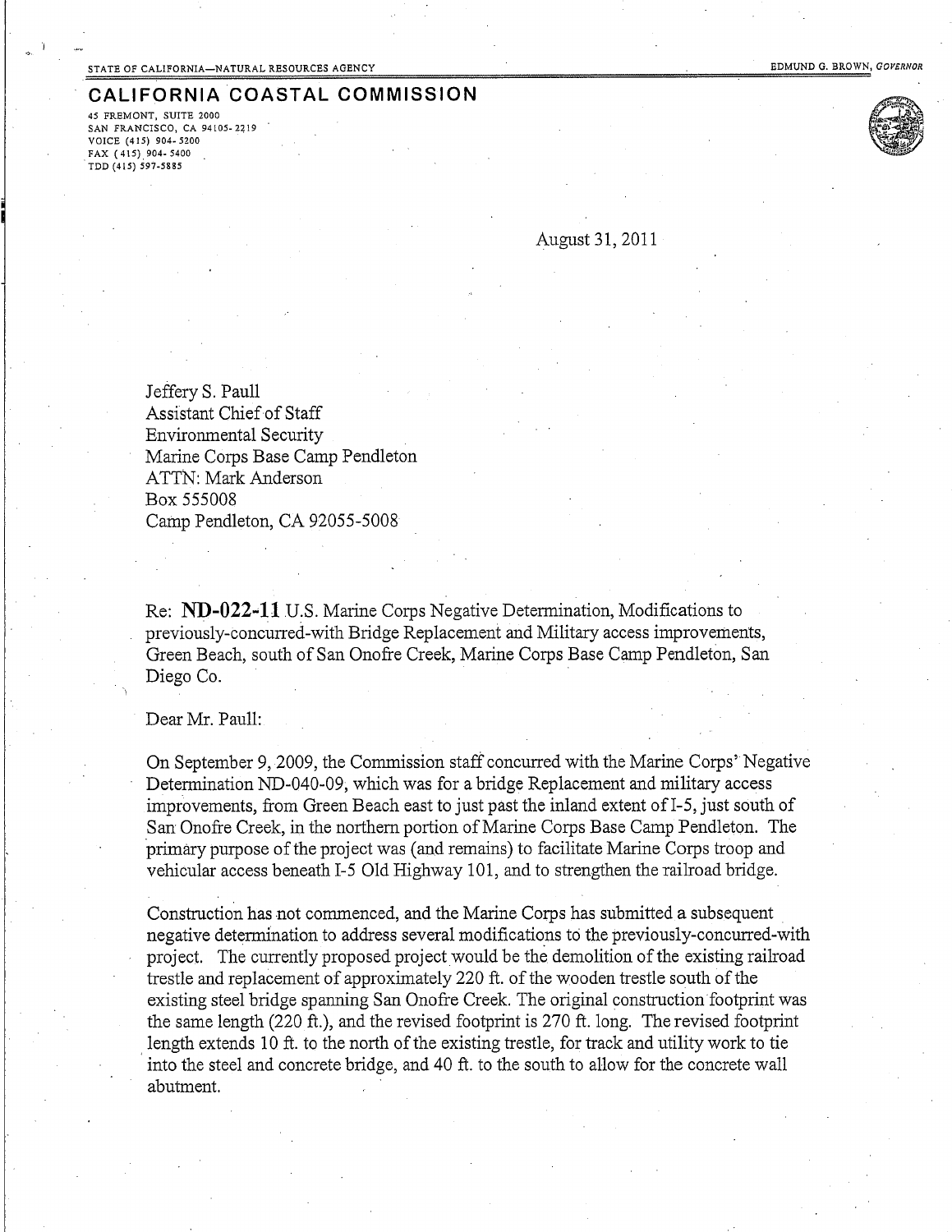Under the federal consistency regulations (Section 930.35), a negative determination can be submitted for an activity "which is the same as or similar to activities for which consistency determinations have been prepared in the past." The proposed modifications do not raise any new coastal zone resources impact issues not already addressed in our previous concurrence, and we agree that the proposed activity will not adversely affect coastal zone resources and is similar to the previous negative determination with which we have concurred. We therefore concur with your negative determination made pursuant to 15 CFR Section 930.35 of the NOAA implementing regulations. Please contact Mark Delaplaine of the Commission staff at (415) 904-5289 if you have any questions regarding this matter.

Sincerely,

høy

CHARLES LESTEŘ

Acting Executive Director

San Diego District Office cc: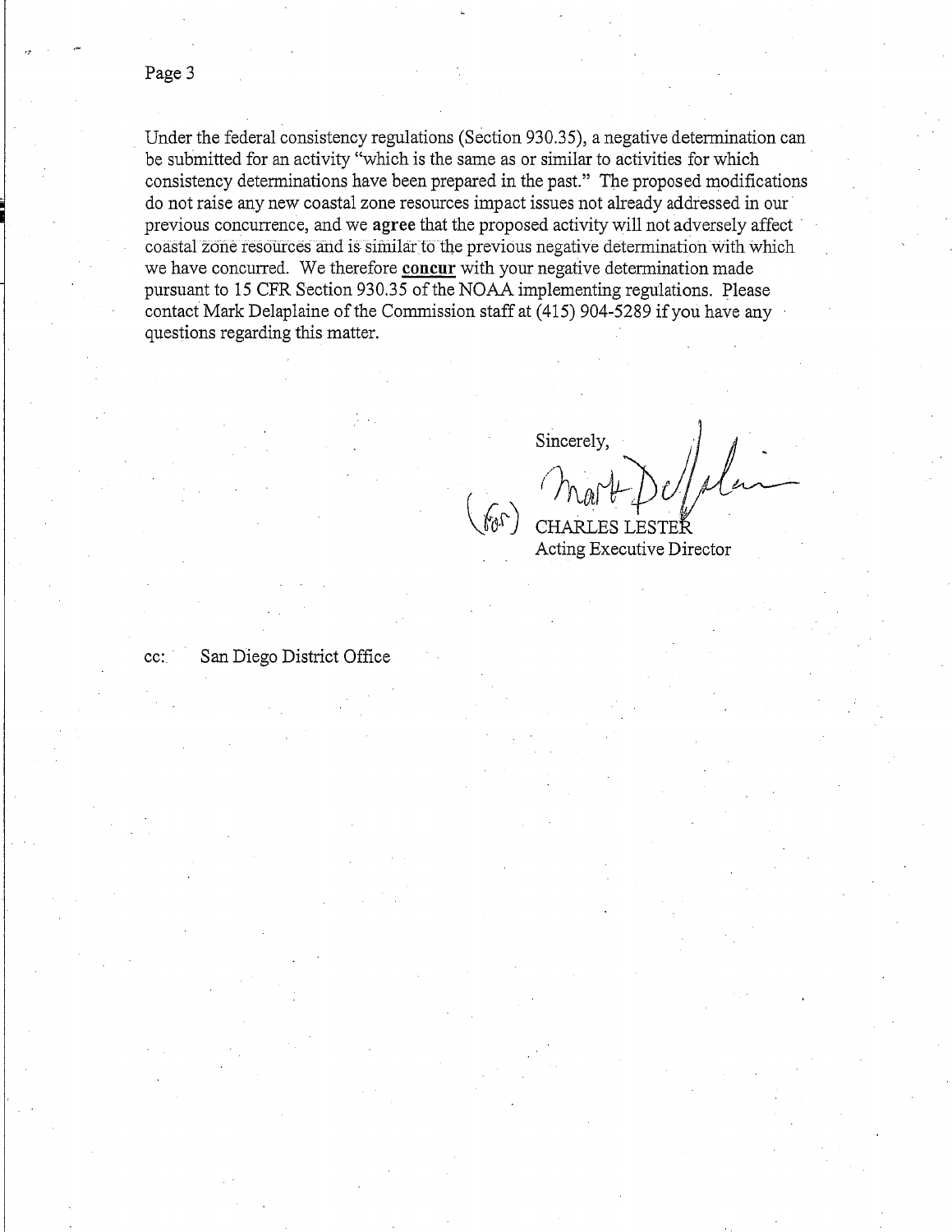$\boldsymbol{\mu}$ 

FAX (415) 904-5400 TDD (415) 597-5885

### CALIFORNIA COASTAL COMMISSION 45 FREMONT, SUITE 2000 SAN FRANCISCO, CA 94105-2219 VOICE (415) 904-5200



August 29, 2011

Lynda Roush Field Manager, Arcata Field Office Bureau of Land Management ATTN: David Fuller 1695 Heindon Road Arcata, CA 95521

Subject: Negative Determination ND-032-11 (Wilderness Management Plan for the King Range Wilderness and the Rocks and Islands Wilderness, Humboldt County)

Dear Ms. Roush:

The Coastal Commission staff has reviewed the above-referenced negative determination. The Bureau of Land Management (BLM) has prepared a draft Wilderness Management Plan for two recently-designated wilderness areas on BLM lands: Kings Range Wilderness (42,585 acres), located entirely within the King Range National Conservation Area (NCA), and Rocks and Islands Wilderness (2 acres), located offshore from the King Range NCA in the California Coastal National Monument, beginning at the mean high tide line and extending three miles out to sea. The proposed Wilderness Management Plan is consistent with the Wilderness Act, King Range NCA Resource Management Plan (RMP), California Coastal National Monument RMP, and the Northern California Coastal Wild Heritage Wilderness Act. The Wilderness Management Plan proposes actions for grasslands, fire and fuels, invasive plant species, livestock grazing, private land access and life estates, rights-of-way, visitor access and impacts, recreational facilities, public information, search and rescue, cultural values, and research. The proposed actions are designed to protect and manage the wilderness characteristics of the two designated wilderness areas.

In 2004 and 2005, prior to the designation by Congress in 2006 of the two above-referenced wilderness areas on BLM lands, the Coastal Commission concurred with consistency determinations for the Resource Management Plans for the King Range NCA and the California Coastal National Monument (CD-085-04 and CD-077-05, respectively). Both RMPs included provisions to maintain the *de facto* wilderness character of the NCA and the National Monument, which in turn would protect the primitive nature of adjacent lands and waters of the coastal zone. The RMP mission statement for the King Range NCA stated that "the BLM will manage the KRNCA to conserve one of America's last wild and undeveloped coastal landscapes for use and enjoyment of present and future generations." The RMP also stated that: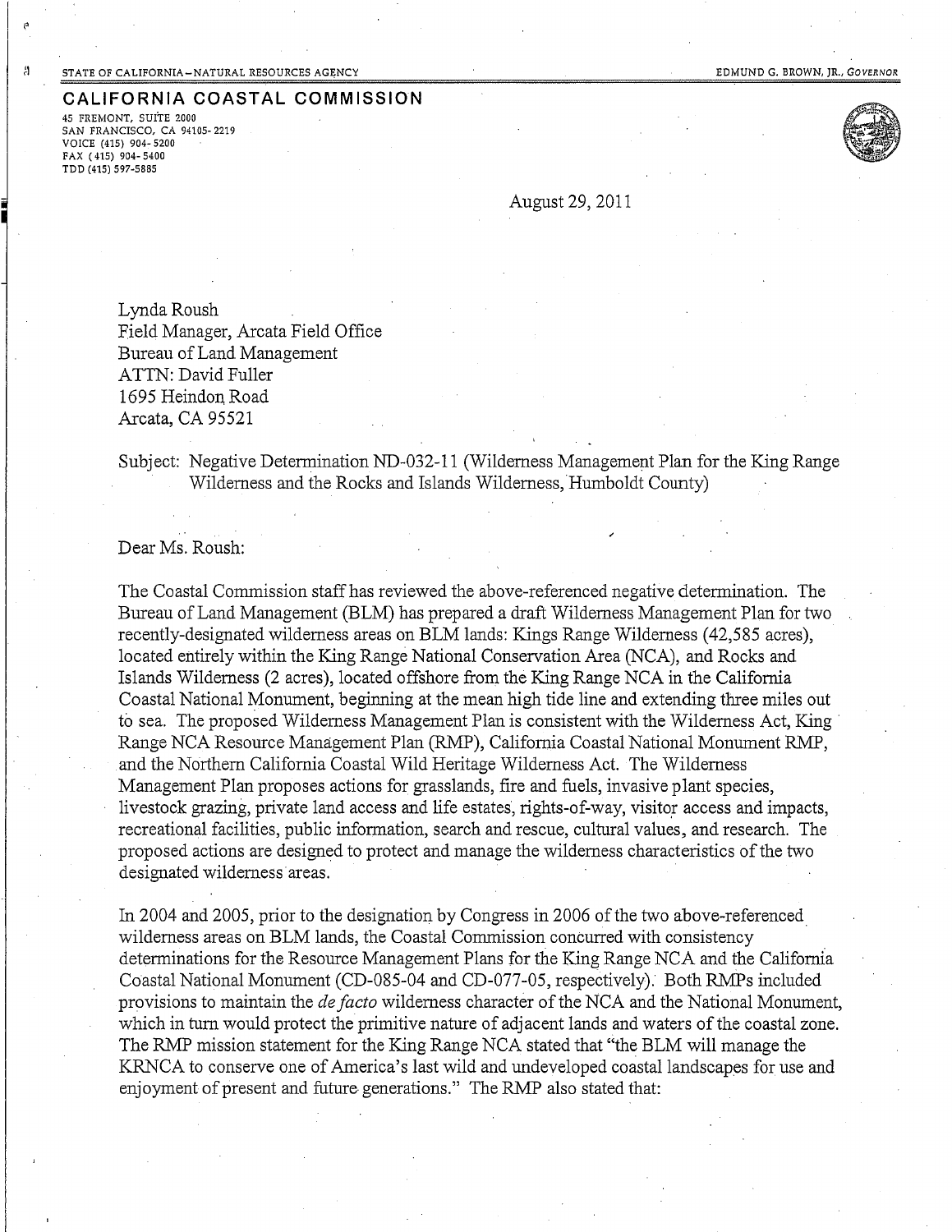ND-032-11 (Bureau of Land Management) Page 3

> number of daily starts into the wilderness would maintain opportunities for solitude and minimize user-conflict that results from crowding and loss of privacy.

Regarding the California Coastal National Monument, the proposed Wilderness Management Plan and Environmental Assessment states that:

Given the minimal amount of human use received by the Rocks and Islands Wilderness, as well as its unimpaired condition, the management strategies described in this plan are limited to authorizing research and conducting monitoring.

The BLM concluded in its negative determination that the proposed Wilderness Management Plan for BLM lands in the King Range NCA and in the California Coastal National Monument would not adversely affect the natural resources of, or public access to and recreational use of, the adjacent lands and waters of coastal zone. Given the Commission's previous actions concurring with consistency determinations for management plans for the King Range NCA and the California Coastal National Monument that emphasized protection of the *de facto* wilderness nature of these BLM lands (prior to their formal designation as wilderness in 2006), and which in turn led to improved protection of adjacent lands and waters in the coastal zone, the Commission staff agrees that the proposed Wilderness Management Plan will not adversely affect coastal resources or public access and recreation along this section of the southern Humboldt County coast. The Plan will protect sensitive coastal habitats and resources from overuse, and will allow the BLM to improve its management of increasing numbers of visitors to the King Range Wilderness, which in turn will improve opportunities for solitude and primitive recreation along the legendary Lost Coast. We therefore concur with your negative determination made pursuant to 15 CFR 930.35 of the NOAA implementing regulations. Please contact Larry Simon at (415) 904-5288 should you have any questions regarding this matter.

Sincerely,

) Min

Acting Executive Director

CCC - North Coast District Office  $cc$ :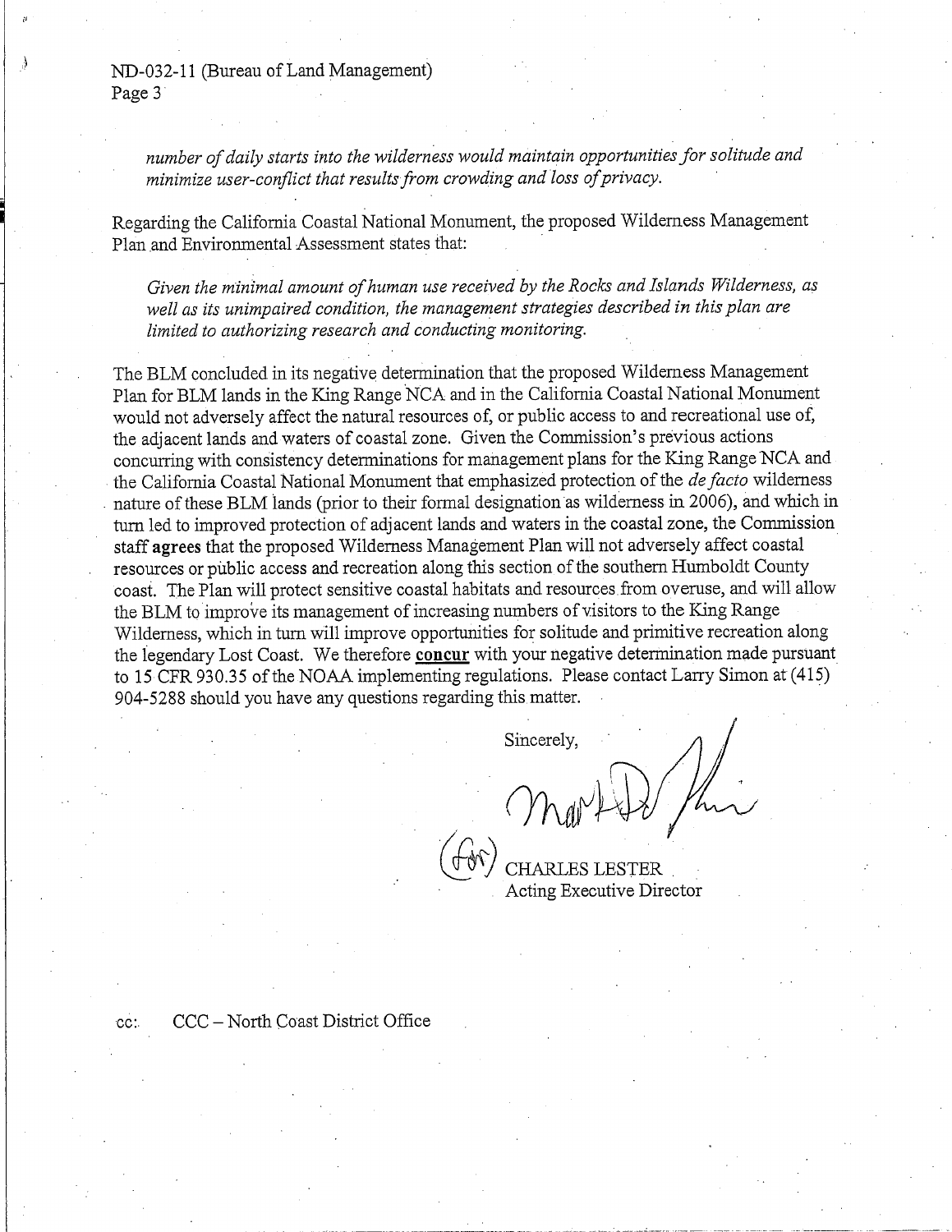45 FREMONT, SUITE 2000 SAN FRANCISCO, CA 94105-2219 VOICE (415) 904-5200 FAX (415) 904-5400 TDD (415) 597-5885



September 12, 2011

A. Dave Espili, USAF Deputy Commander 61<sup>st</sup> Civil Engineer and Logistics Squadron Department of the Air Force Headquarters 61<sup>st</sup> Air Base Group (AFSPC) Los Angeles Air Force Base, CA Attn: E. Farm, 61 CELS/CEAN 483 N. Aviation Blvd. El Segundo, CA 90245

ND-036-11 Air Force, Negative Determination, Slope Stabilization and Revegetation, Re: Phase III and Northeast Slope Phase, Fort MacArthur, San Pedro, City and County of Los Angeles

Dear Deputy Commander Espili:

On September 16, 2010, the Coastal Commission staff concurred with the Air Force's negative determination for the first two phases of the stabilization and revegetation of an existing slope at Fort MacArthur in San Pedro (ND-043-10). The Air Force has submitted a negative determination for Phases III and IV, to cover the completion of the stabilization/revegetation project. All four phases together form the eastern boundary of Fort MacArthur, adjacent to (and west of) Shoshonean Rd. Phase III is the 1,500 ft. long southern portion of the alignment, and Phase IV, or the Northeast Slope Phase, is the northern portion of the alignment. (Phases I and II were the middle portion of the alignment, in between the currently proposed phases.) All phases are needed to address historic landslide-prone slopes, which were exacerbated by grading for Shoshonean Rd., with studies back to the 1940s that have documented the slope instability. The stabilization is intended to benefit both the general public, as well as the Air Force installation.

The work would consist of: (1) Soil nailing with a manicured shotcrete face; (2) Constructing a Mechanically Stabilized Earth (MSE) wall where the toe of the wall is located at the property line; and (3) Constructing a MSE wall where the toe of the wall is located 21 feet from the curb.

The Air Force will implement Best Management Practices (BMPs), including silt fencing, and long-term impacts to soil stability and water quality will be beneficial, as the project will reduce erosion. The bluff will be re-vegetated with drought tolerant, native plants, and the project would improve the aesthetics of the bluff area in the long term.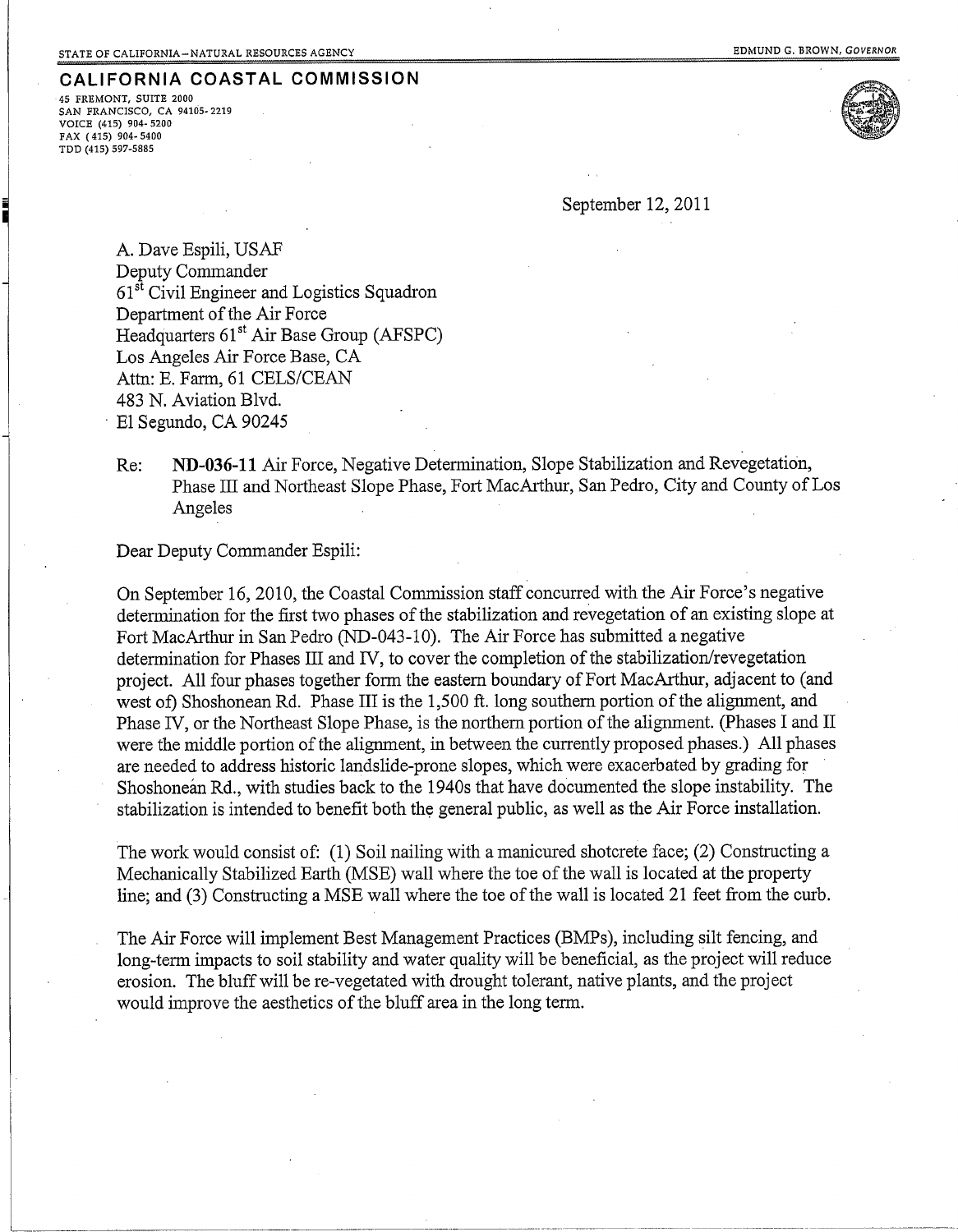ND-036-11 (U.S. Air Force) Page 2

As we noted in our earlier concurrence with Phases I and II, the project would improve public views and geologic stability, and reduce erosion. The project would not adversely affect public access, visual resources, environmentally sensitive habitat, cultural resources, wetlands, or recreational traffic.

Under the federal consistency regulations (Section 930.35), a negative determination can be submitted for an activity "which is the same as or similar to activities for which consistency determinations have been prepared in the past." This project is similar to the above-referenced negative determination with which we previously concurred (ND-043-10). We therefore concur with your negative determination made pursuant to 15 CFR Section 930.35 of the NOAA implementing regulations. Please contact Mark Delaplaine of the Commission staff at (415) 904-5289 if you have any questions.

Sincerely

**CHARLES LESTER Executive Director** 

Long Beach District Office cc: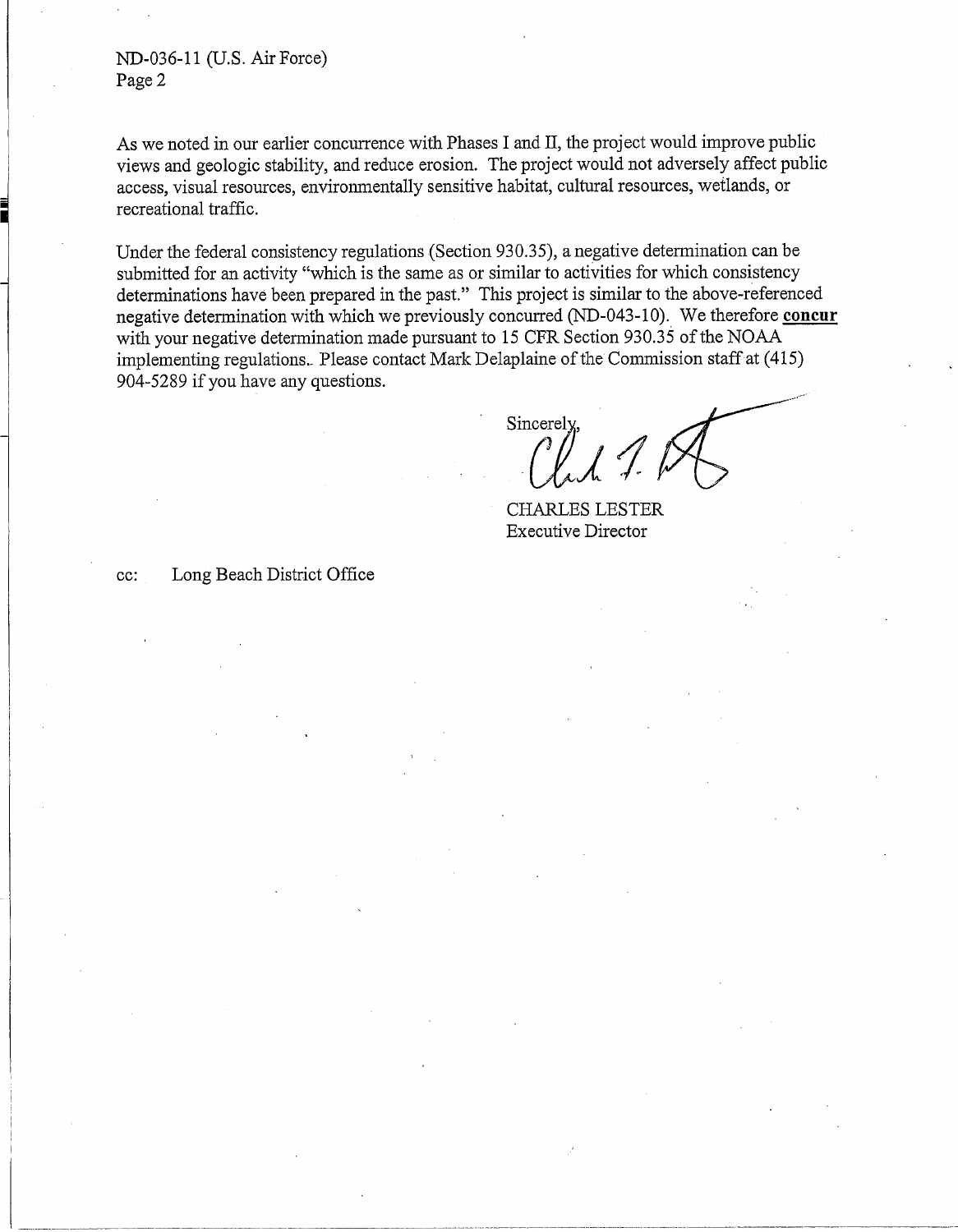45 FREMONT, SUITE 2000 SAN FRANCISCO, CA 94105-2219 VOICE (415) 904-5200 FAX (415) 904-5400 TDD (415) 597-5885



August 31, 2011

Cicely A. Muldoon Superintendent, Point Reyes National Seashore **ATTN: Lorraine Parsons** Point Reves, CA 94956

Subject: Negative Determination ND-039-11 (European Beachgrass Treatment Pilot Project, Abbott's Lagoon, Point Reyes National Seashore, Marin County)

Dear Ms. Muldoon:

The Coastal Commission staff has reviewed the above-referenced negative determination. The National Park Service (NPS) proposes to undertake a European beachgrass removal treatment pilot project adjacent to Abbott's Lagoon. This non-native invasive plant species currently covers over 900 acres of dunes across the Seashore and eliminates the value of these dunes as habitat for the federally threatened western snowy plover and the federally endangered Tidestrom's lupine and beach layia. In January 2004 the Commission's Executive Director concurred with a negative determination (ND-006-04) for mechanical removal of ten acres of European beachgrass adjacent to Abbott's Lagoon. In November 2009 the Executive Director concurred with a second negative determination (ND-070-09) for a 15-acre pilot dune restoration project south of Abbott's Lagoon to test several methods of mechanical removal of European beachgrass and iceplant as a precursor to a future and larger dune restoration project in the same general location. In June 2010 the Commission concurred with a consistency determination (CD-026-10) for a 300-acre dune restoration project south of Abbott's Lagoon which included the mechanical and hand removal of approximately 130 acres of European beachgrass and iceplant, with follow-up treatments using a combination of hand removal and spot herbicide applications.

The NPS now reports that beachgrass has reestablished in previously treated areas in the Abbott's Triangle area and now threatens the success of the ongoing Abbott's Lagoon dune restoration project further to the south (the project described in CD-026-10). As a result, the NPS proposes to re-treat the Abbott's Triangle area this fall concurrently with ongoing retreatment efforts associated with the larger dune restoration project and to test several retreatment methods as alternatives to the proven but very expensive mechanical treatments. The alternatives to be tested will include a mix of mechanical and herbicide treatments. The proposed pilot project will occur in previously treated foredunes in Abbott's Triangle and in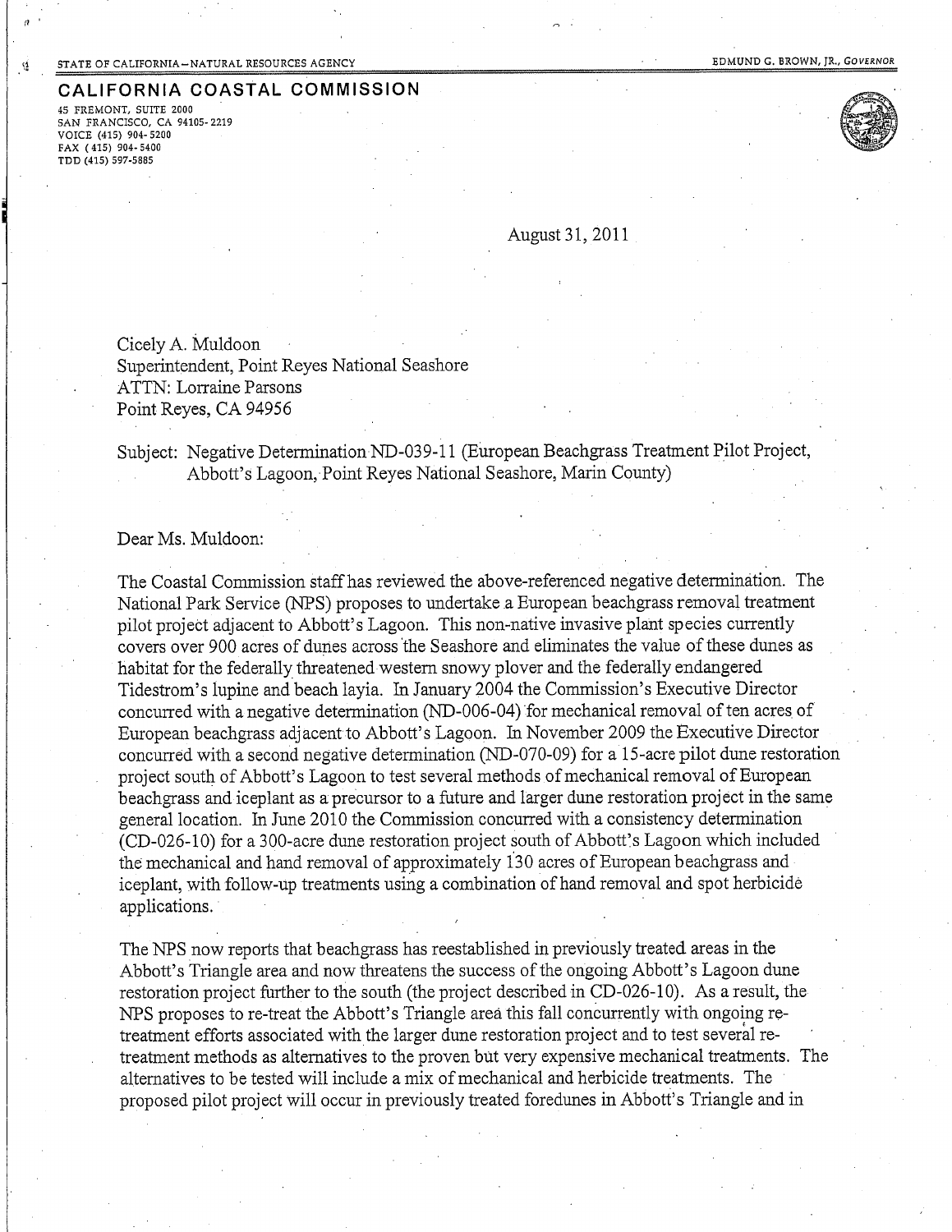ND-039-11 (National Park Service) Page 3

930.35 of the NOAA implementing regulations. Please contact Larry Simon at (415) 904-5288 should you have any questions regarding this matter.

Sincerely,

MON H Propy

 $cc$ :

CCC - North Central Coast District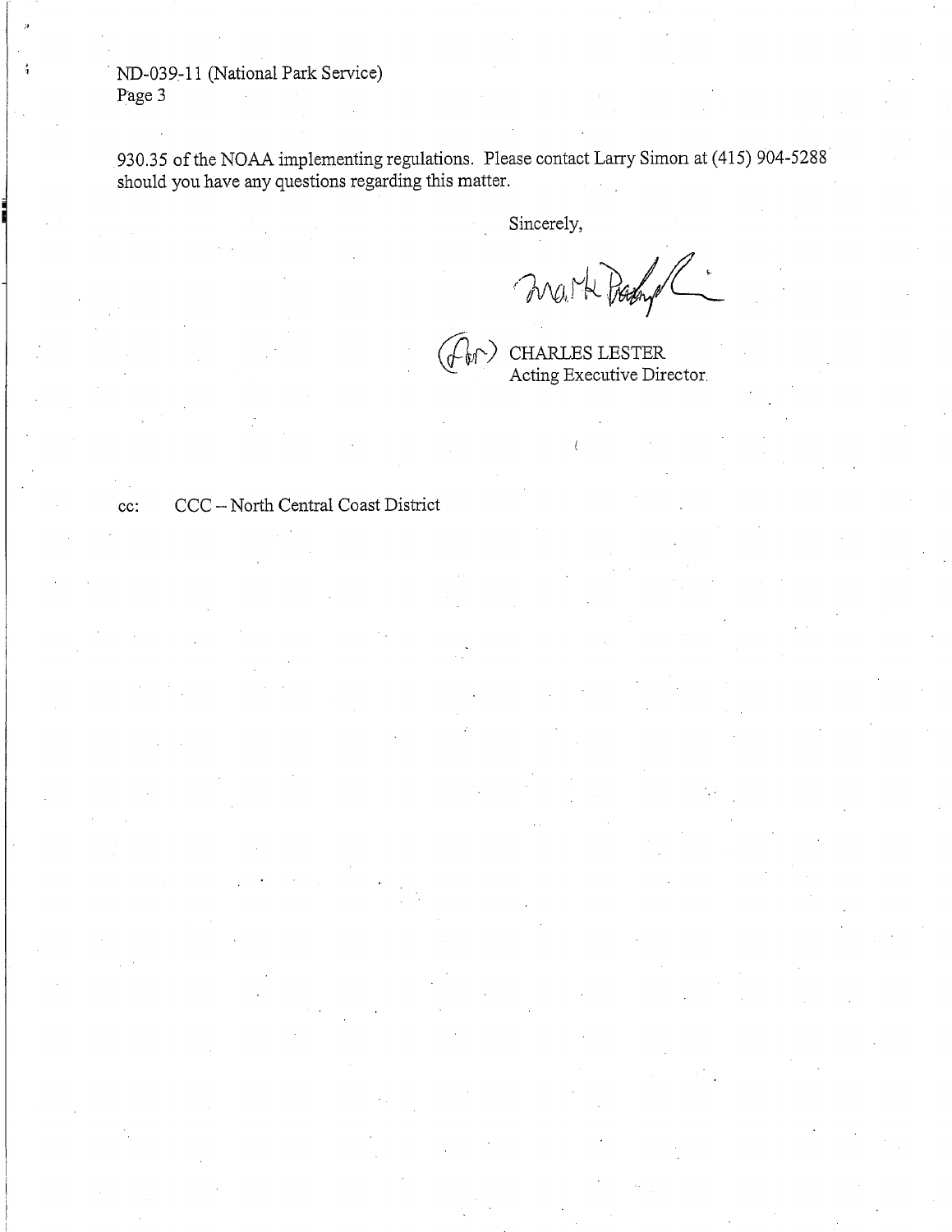45 FREMONT, SUITE 2000 SAN FRANCISCO, CA 94105-2219 VOICE (415) 904-5200 FAX (415) 904-5400 TDD (415) 597-5885



August 26, 2011

Richard Young CEO/Harbormaster Crescent City Harbor District 101 Citizens Dock Road Crescent City, CA 95531

Subject: No-Effects Determination NE-042-11 (Disposal of dredged sediment at Humboldt Open Ocean Disposal Site, Humboldt Co.)

Dear Mr. Young:

The Coastal Commission staff has reviewed the above-referenced no-effects determination. The Crescent City Harbor District proposes to dredge up to 335,000 cubic yards (cu.yds.) of sediment from the Inner Harbor Basin and from the western portions of the Outer Harbor Basin to their permitted depths. The dredged sediments will be transported to and disposed at the Humboldt Open Ocean Disposal Site (HOODS), located approximately three miles offshore of Humboldt Bay. This no-effects determination covers the disposal of the dredged sediments at HOODS; the Harbor District will receive a separate emergency coastal development permit issued by the Commission's North Coast District office for the proposed dredging. The Harbor sustained significant damage and sediment redistribution as a result of the tsunami that struck on March 11, 2011, and there is an urgent need to restore safe navigation in advance of the upcoming winter storm season due in part to the Harbor's designation as a "Critical Harbor of Refuge" on the northern California coast.

Sediments from the proposed dredge areas were fully tested in accordance with the EPA-USACE national sediment testing manual for ocean waters. The results of that testing (Results of Chemical, Physical and Biological Testing of Sediments from Crescent City Harbor – 2011 Emergency Maintenance Dredging) were reviewed by Commission staff and we have concluded that all the sediments from the Inner Harbor Basin (175,000 cu.yds.) and the sediments from the western portions of the Outer Harbor basin (160,000 cu.yds.) are suitable for ocean disposal at HOODS. Placement of these materials under USEPA's conditions for use of this site will not create any adverse effects to water quality or marine resources at and adjacent to the site.

In November 2009 the Commission concurred with consistency determination CD-060-09 submitted by the Corps of Engineers for maintenance dredging of the Crescent City Harbor federal Marina Access Channel and disposal of up to 64,000 cubic yards of clean sandy sediment on the adjacent Whaler Island for beach replenishment immediately south of the harbor. In December 2010 the Commission's Executive Director concurred with negative determination